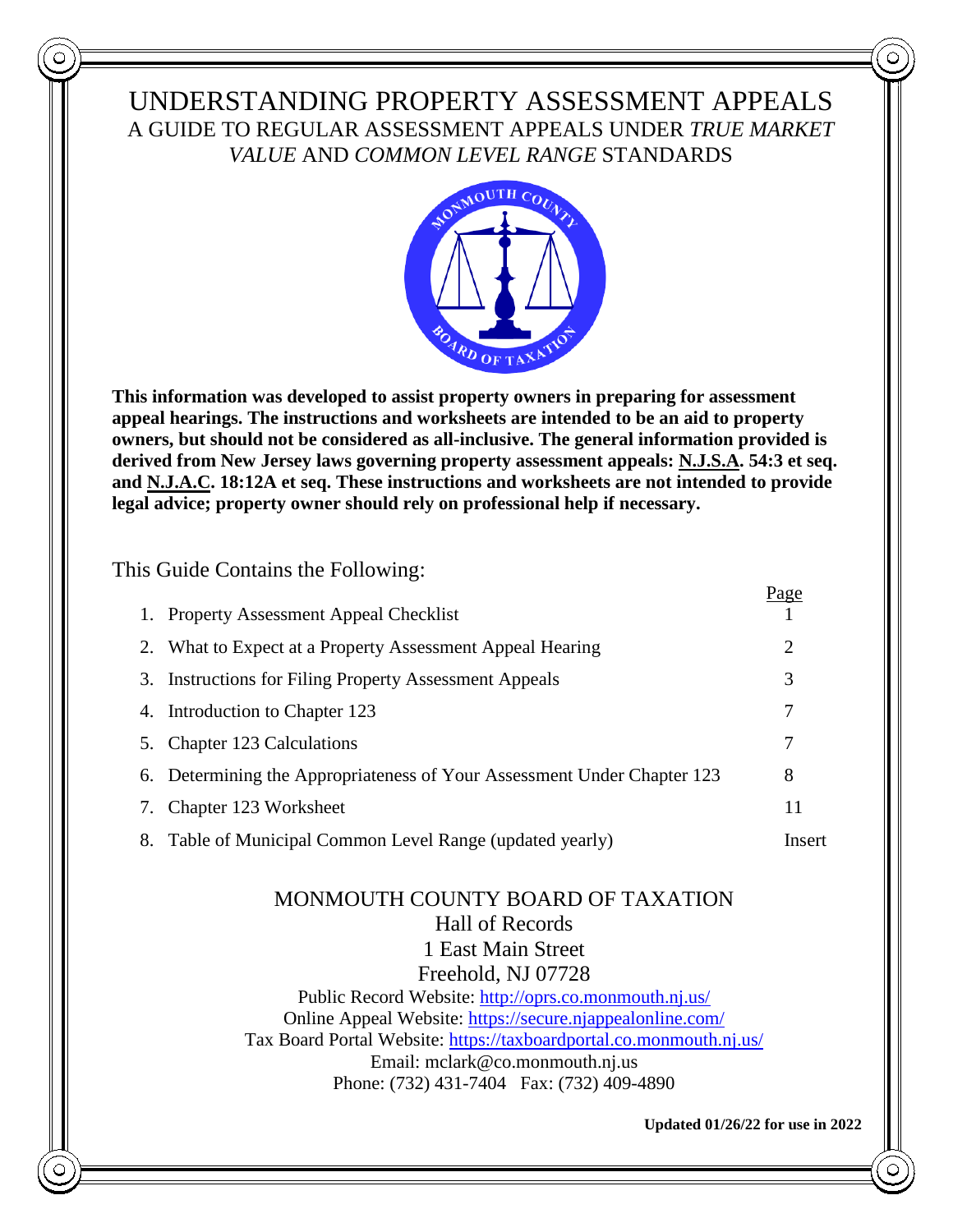# **PROPERTY ASSESSMENT APPEAL CHECKLIST**

## **BEFORE YOU FILE AN ASSESSMENT APPEAL AND PAY YOUR FEE**

- Read this booklet, "Understanding Property Assessment Appeals"
- Appeals may be filed electronically at: **https://secure.njappealonline.com/**

## **HOW TO AVOID COMMON MISTAKES**

- File the appeal on or before **January 15<sup>th</sup>** of the current tax year, with paper service to the Tax Board, Municipal Assessor and the Municipal Clerk. (Filing date change in accordance with P.L. 2013, Ch. 15)
- Use blue or black ink when completing the appeal form.
- Be sure all information is legible and complete and that you enter Last Name last.
- Include filing fee with submission to Tax Board. See Instructions #4
- Be sure to sign and date the appeal and certification.
- Include a copy of the "Notice of Disallowance" if you are appealing an item under Section III of the appeal.
- A separate appeal must be filed for each taxed parcel.
- While the sale of the property under appeal is evidential, the true market value should be supported by a minimum of three (3) and a maximum of five (5) comparable sales.
- It is greatly beneficial to submit comparable sales evidence with the appeal application so that the assessor may review if a settlement is warranted. If not submitted at the time of filing, all supporting documentation must be submitted to the Tax Board, assessor, and the municipal clerk at least seven (7) calendar days prior to the ORIGINAL hearing date assigned.
- The comparable sales that you submit as evidence of true market value must support the valuation of your property as of October 1<sup>st</sup> of the year prior to the year being appealed. Current year sales will be suitable evidence for next year's appeals. (Generally, when appealing 2022 assessments, you need 2021 sales data)

## **BE AWARE OF COMMON MISUNDERSTANDINGS**

- Taxes cannot be appealed, as they are a result of the budget process.
- Assessments of other properties are not acceptable as evidence of value.
- You are appealing the total assessment. The land and improvement components cannot be individually appealed.
- There is a *presumption of correctness* in regard to the present assessment. The property owner appealing the assessment must, through the presentation of sufficient evidence of true market value, overcome this presumption to achieve a change in the assessment. (N.J.S.A. 54:4-23 case notes)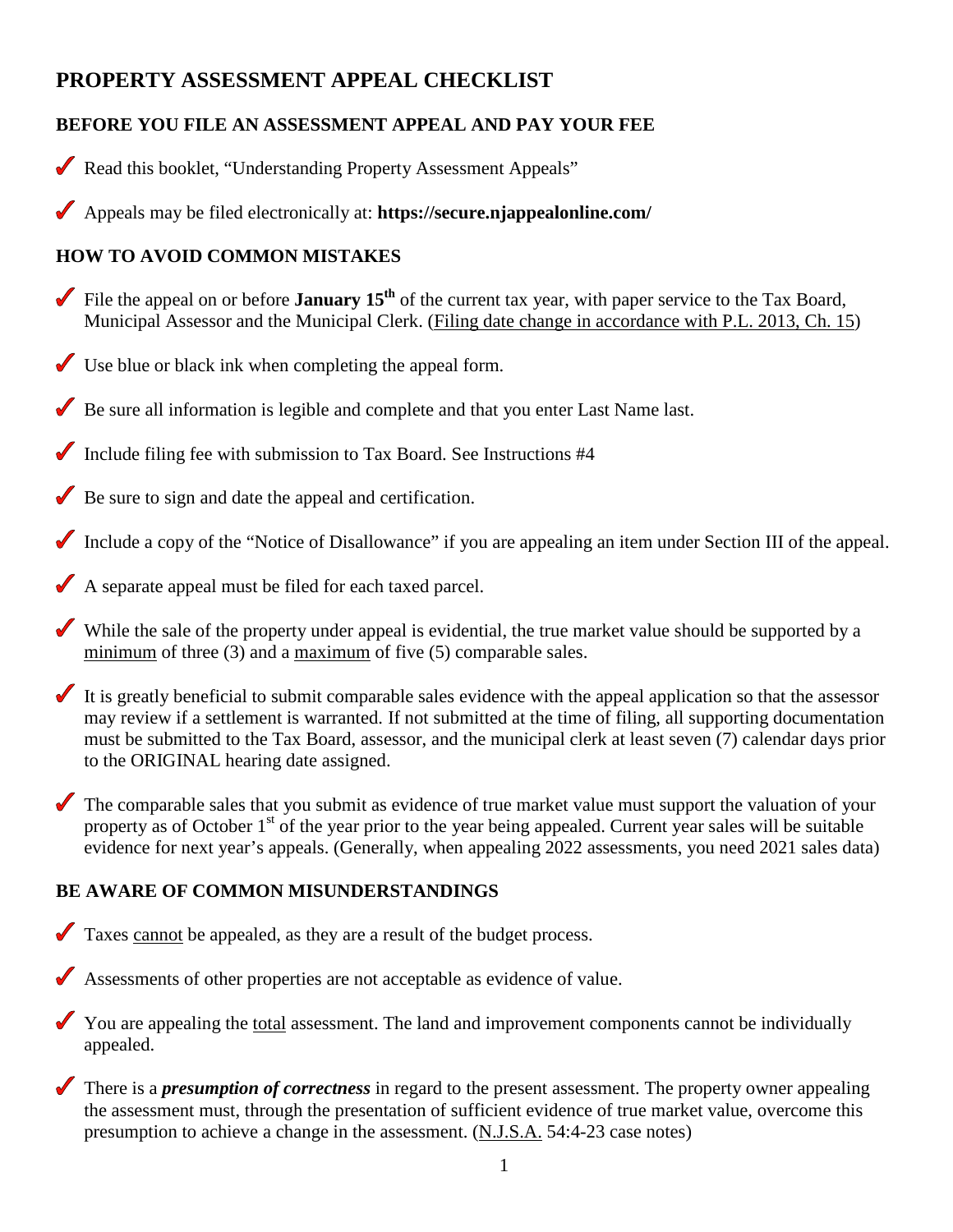# **WHAT TO EXPECT AT A PROPERTY ASSESSMENT APPEAL HEARING**

The assessment appeal process provides a *check and balance* procedure in the overall assessment process. It aids in furthering the statutory directive of assessing "according to the same standard of practice". This guide has been created to assist you. It is recommended that you treat the review of its contents as the first step in that process. Should you decide to appeal, the material below provides you with what to expect relating to a property assessment appeal hearing.

#### **NOTIFICATION:**

- To comply with the 10-day notification requirements, hearing notices will be mailed to all parties involved at least 13 days prior to the scheduled hearing date. The hearing notice will inform you of the location, date, and time of your hearing. (N.J.A.C. 18:12A-1.9(b))
	- **Location**: Most Monmouth County Tax Board hearings are held in the Hall of Records, 1 East Main Street, Freehold Borough, New Jersey. Additional sites may be added.
	- **Date:** Hearings may be scheduled during the months of January, February, March and April, Monday through Friday. (N.J.S.A. 54:3-26) (P.L. 2013, Ch 15)
	- **Time**: You will be assigned to either a morning or afternoon session. Your notification will reflect either a 9:00 am or 1:00 pm arrival time. Scheduled properties will be called in Block and Lot order.

#### **PRIOR TO HEARING:**

• Where submission of comparable sales evidence with the filing of the appeal application provides the Assessor with a greater opportunity to determine if a settlement is warranted, the Tax Board requires that evidence in support of the appeal must be submitted no later than seven (7) full calendar days prior to the hearing if not included with the petition of appeal. (N.J.A.C. 18:12A-1.9(h))

#### **AT THE HEARING:**

- When your property is called you will be asked to come forward where you will be sworn-in prior to providing testimony. Virtual participants will be asked to unmute their microphones.
- Where the Commissioners have your appeal and evidence, you will then be asked "is there anything that you would like to add to the previously filed evidence" at which time you can summarize your position, based on the evidence exchanged at least 7 days prior to the hearing.
- Next, the municipality will have the opportunity to cross-examine your or your representative's evidence.
- The municipality will then summarize its evidence following which you will have the opportunity to cross-examine their evidence.
- Thereafter, the Tax Board Commissioner may request additional information or clarification of facts presented. This will complete the hearing and a judgment, reflecting the Tax Board's decision on the matter, will be forthcoming.

#### **IMPORTANT HEARING ROOM RULES:**

• To ensure the receipt of testimony, during the hearing, all questions and answers must be directed to the Tax Board Commissioner and the audience is asked to remain courteous and quiet while all testimony is being delivered. No food or beverages are permitted within the hearing room.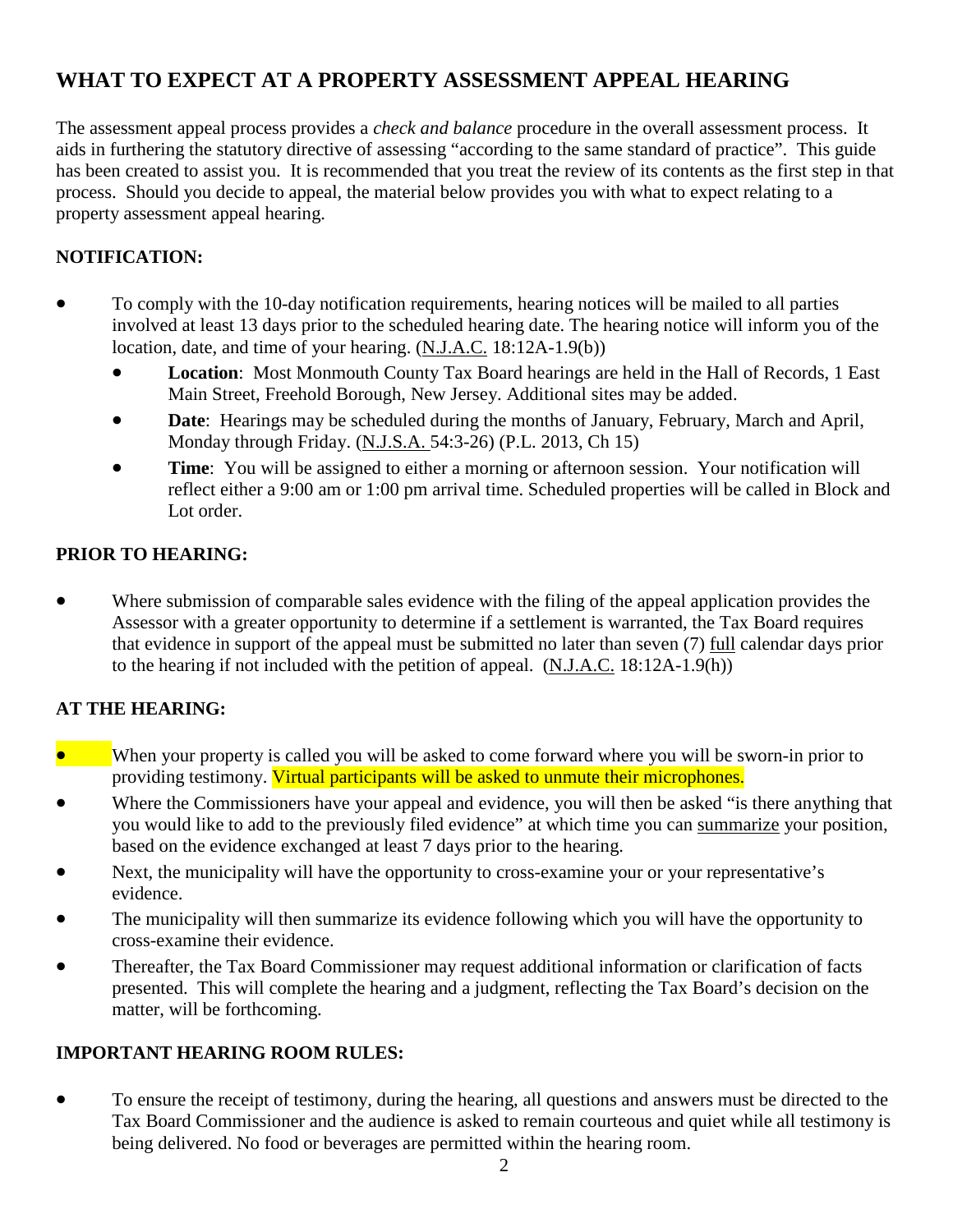# **INSTRUCTIONS FOR FILING PETITION OF APPEAL**

## **1. FILING DATE** (N.J.S.A. 54:3-21, N.J.A.C. 18:12A-1.6, P.L. 2013, Ch. 15)

- (a) Your appeal must be received (not merely postmarked) by the County Tax Board on or before **January 15<sup>th</sup>** of the tax year. An appeal received after the close of business hours on the applicable filing deadline date is untimely filed and will result in dismissal of the appeal. If the last day for filing an appeal falls on a Saturday, Sunday or legal holiday, the last day shall be extended to the first succeeding business day.
- (b) A property owner shall have 45 days to file an appeal upon issuance of a "Notification of Change of Assessment Postcard".
- (c) In the case where the assessor fails to mail a notification of assessment or a change in assessment, the County Tax Board may, upon the written application of the property owner and with the approval of the Director of the Division of Taxation, grant a reasonable extension of time to file an appeal.

**NOTE:** The municipality may file an appeal, referred to as an *Assessor's Appeal*, to change the current assessment. Challenges to an Assessor's Appeal must be made by means of a cross-appeal filed by the property owner. Otherwise, the property owner may not be heard or lose standing to appeal further. If the property owner does not object to the contents of an Assessor's appeal, he, she or it need not appear at the hearing.

### **2. SEPARATE APPEALS** (N.J.A.C. 18:12A-1.6(c))

Separate appeals must be filed for each taxed parcel unless the County Tax Administrator grants prior approval.

## **3. FILING OF PETITION** (N.J.A.C. 18:12A-1.6(j), N.J.A.C. 18:12A-1.20(a))

- (a) The original petition must be filed with the County Tax Board.
- (b) A copy must be served upon the Assessor of the municipality in which the property is located, or, in the event of a municipal appeal, served upon the property owner.
- (c) A copy must be served upon the Clerk of the municipality in which the property is located, or in the event of a municipal appeal, served upon the property owner.
- (d) A copy should be retained by the petitioner.
- (e) Any supporting documents attached to the original petition shall also be attached to the Assessor and Clerk copies.

**NOTE:** *The property owner should be certain to file a copy of the petition of appeal with both the municipality (the Clerk and the Assessor) and the County Board of Taxation. Failure to properly serve the Petition of Appeal forms may result in dismissal of your appeal. APPEALS and associated evidence filed electronically using the Online Appeal System* **(https://secure.njappealonline.com)** *are automatically available to all parties. No additional mailings are necessary.*

|     |                                                                                         | 4. FILING FEES (Must accompany original petition of appeal) (N.J.S.A. 54:3-21.3, N.J.A.C. 18:12A-1.7) |
|-----|-----------------------------------------------------------------------------------------|-------------------------------------------------------------------------------------------------------|
| (a) |                                                                                         |                                                                                                       |
|     |                                                                                         |                                                                                                       |
|     |                                                                                         |                                                                                                       |
|     |                                                                                         |                                                                                                       |
| (b) |                                                                                         |                                                                                                       |
| (c) |                                                                                         |                                                                                                       |
| (d) |                                                                                         |                                                                                                       |
|     | Check should be made payable to "County Tax Administrator".                             |                                                                                                       |
|     | No fee is required to file a petition contesting denial of application for Veterans and |                                                                                                       |
|     | person's deduction.                                                                     | Veteran's/Serviceman's/Servicewoman's/Surviving Spouse deduction, Senior Citizen's or Disabled        |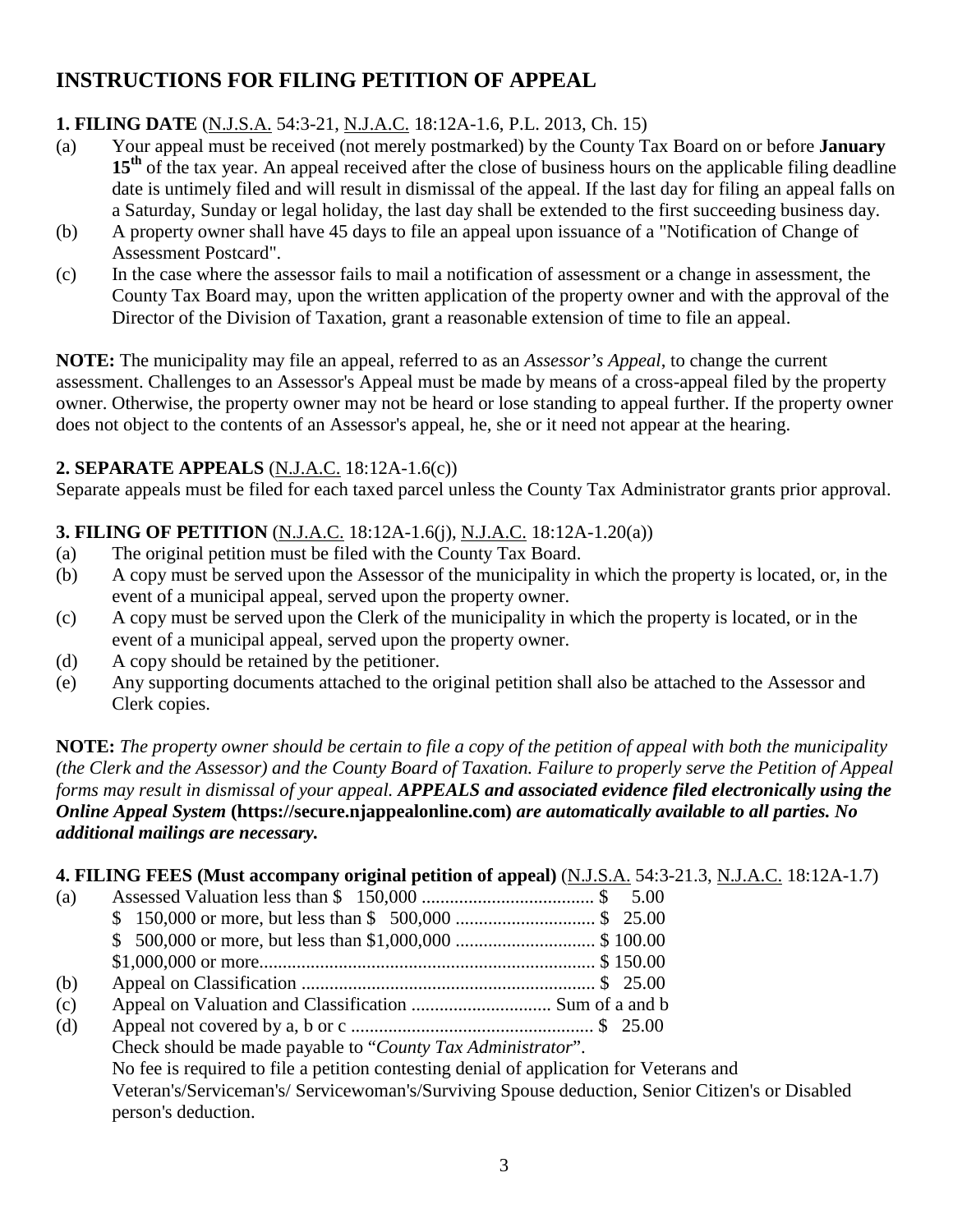## **5. PAYMENT OF REAL ESTATE TAXES ON APPEAL** (N.J.S.A. 54:3-27, N.J.A.C. 18:12A-1.6(e))

N.J.S.A. 54:3-27 provides that a property owner who shall file an appeal of an assessment shall pay to the collector of the taxing district no less than the total of all taxes and municipal charges due up to and including the first quarter of the taxes and municipal charges assessed against him for the current year. *Failure to comply with this provision may result in a dismissal of the Petition of Appeal.*

## **6. ADJOURNMENTS (**N.J.A.C. 18:12A-1.9(a))

Appeal hearings are held annually between January  $15<sup>th</sup>$  and April 30<sup>th</sup>. Hearings are scheduled Monday through Friday between the hours of 9:00am and 5:00pm. No adjournments will be granted except for extraordinary reasons such as documented medical emergencies. Previously scheduled vacations or business trips that conflict with the assigned hearing date will not be grounds for adjournment. If an adjournment is granted, unless specific written authorization is given by the Tax Administrator, delivery of ALL evidence including comparable sales must be made at least seven (7) days prior to the ORIGINAL hearing date assigned. *Evidence received after the deadline may not be considered.*

## **7. REPRESENTATION AT HEARING** (N.J.A.C. 18:12A-1.9(d))

- (a) A property owner must be present at the hearing **or** be represented by an Attorney-At-Law admitted to practice in the State of New Jersey. This rule may be waived in cases of extreme hardship, such as old age and literacy.
- (b) Where it is not required for non-business entities, an appeal by a business entity whose prior year's taxes for the subject property were greater than \$25,000 **must be** prosecuted by an Attorney-At-Law admitted to practice in the State of New Jersey.

### **8. DISCRIMINATION** (N.J.S.A. 54:3-22)

In real property assessment cases, a claim of "Discrimination" charges that the assessed-to-market value ratio being applied to the subject property is in excess of what is legally permissible. N.J.S.A. 54:3-22(c) to (f) requires that whenever the County Board finds that the ratio of assessed value to true value of property under appeal exceeds the upper limit or falls below the lower limit by 15% of the average ratio for each municipality, the County Board shall revise the assessment by applying the average ratio to the true value of the property. Petitioner who alleges discrimination other than discrimination under N.J.S.A. 54:3-22(c) to (f) (Chapter 123) must so specify in the Petition of Appeal. PLEASE SEE *Introduction to Chapter 123* beginning on page 6 of this booklet for additional information regarding the use of Chapter 123 calculations.

**Important Note:** The Chapter 123 test is not utilized in the year of a revaluation or reassessment. In the year of a revaluation or reassessment there is no "range of permissible values" because the *total assessed value* must equal the *true market value*.

#### **9. SUPPORTING PROOF AND PROCEDURES: ONLY THE ASSESSED VALUE CAN BE APPEALED-NOT THE AMOUNT OF TAXES ON YOUR PROPERTY**

The Presumption of Correctness states that the assessment value is presumed to be correct, as such it is the property owner's burden to overcome that presumption by presenting sufficient proofs of market value. In order to determine the assessment value of your property, you must demonstrate what the market value of your property was as of October 1st, of the year prior to the year being appealed. Thus, the petitioner should be prepared to present adequate evidence to support an assessment revision as follows:

### **(a) APPRAISALS** (N.J.A.C. 18:12A-1.9(h))

1. A party intending to rely on expert testimony shall furnish to the Board one (1) copy of a written appraisal report and shall furnish one (1) copy of the report to the opposing party at least seven calendar days prior to the hearing. If the property owner is relying upon the report of an appraiser as evidence, the appraiser **must be** present to testify and be cross-examined; otherwise the contents of the report will not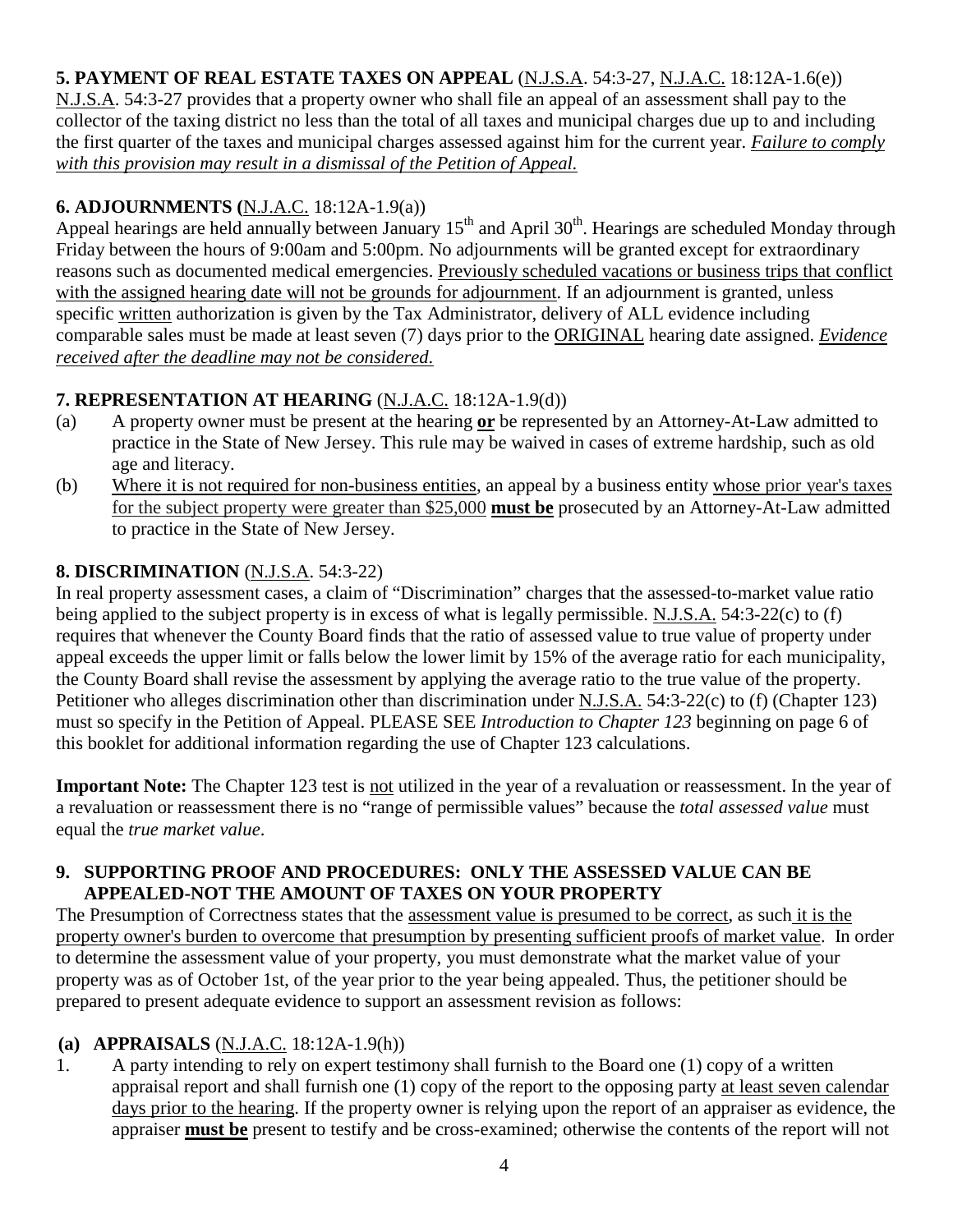be considered by the Board if objected to by the municipality. If you intend to use an expert appraisal witness in your tax appeal, please take notice that under N.J.S.A. 45:14F-21, an appraisal submitted in the context of a tax appeal must be performed by a State licensed or certified appraiser.

- 2. If the municipality intends to rely on its Assessor or a representative of a revaluation company as its expert and if such testimony will involve data which is not reflected on the property record card, the municipality shall furnish to the Board such data and shall furnish one copy of the data to the property owner at least one week (seven calendar days) prior to the hearing.
- 3. At the request of the property owner, the municipality shall also furnish the petitioner with a copy of the property record card for the property under appeal at least one week (seven calendar days) prior to the hearing.

#### **(b) COMPARABLE SALES**

A minimum of three (3) but not more than five (5) comparable sales shall be submitted to the Assessor, Municipal Clerk and County Tax Board, at least one week (seven calendar days) prior to the hearing if not included with the petition of appeal. The dates of the comparable sales to be introduced in evidence should precede October 1st of the year prior to the year being appealed or should be within a reasonable period following October 1st, but no later than December 31. If the property is a one to four family residential dwelling, the property owner or the witness should be prepared to present sales of residential properties comparable to the subject property and be knowledgeable of the conditions of the sales and nature of the properties. If the property is vacant land, the property owner should be prepared to present sales of vacant land comparable to the subject property in size, quality, and location. The property owner may not separate the assessment value of the land from a total assessment which contains any form of building value. The Board must consider the total assessment only. The information regarding each comparable sale shall include the block, lot, sale price and deed date.

**NOTE:** Assessments are not acceptable as evidence of value and not all sales are usable. *Only transactions that have a sale price that reflects the true market value of the property are usable as comparable sale evidence.* Sales that have been marked as "nonusable" by the Assessor for purposes of determining *assessment sales ratios* pursuant to N.J.S.A. 54:1-35.1 may be considered by the Board as evidence of true market value. *When such sales are utilized, both the Assessor and the property owner must be prepared to support the inclusion or exclusion of such sales evidence as proof of true market value*.

#### **(c) STATEMENT ACCOMPANYING PETITION OF APPEAL FOR INCOME PRODUCING PROPERTY** (N.J.A.C. 18:12A-1.8(a))

There shall be attached to a petition appealing an assessment of a commercial, industrial or multi-dwelling property (more than a four family dwelling) an itemized statement showing the amount and source of all income and expenses with respect to such property for the most recently completed accounting year and for such additional years as the Board may request.

### **(d) OTHER DATA**

Subject to the Board's discretion, you may present other relevant information concerning the property under appeal, such as, but not limited to photographs, survey, cost data, etc. The property owner may present testimony of a professional appraiser or any other witness who has knowledge of relevant facts. If the property owner wishes to introduce other relevant evidence which is provided by someone other than the witness for the property owner, that person must also be present to testify and be cross-examined. Otherwise, that evidence will be rejected by the Board if objected to by the municipality. The property owner may also present evidence of age, condition, location, encumbrances, easements and such other factors affecting value.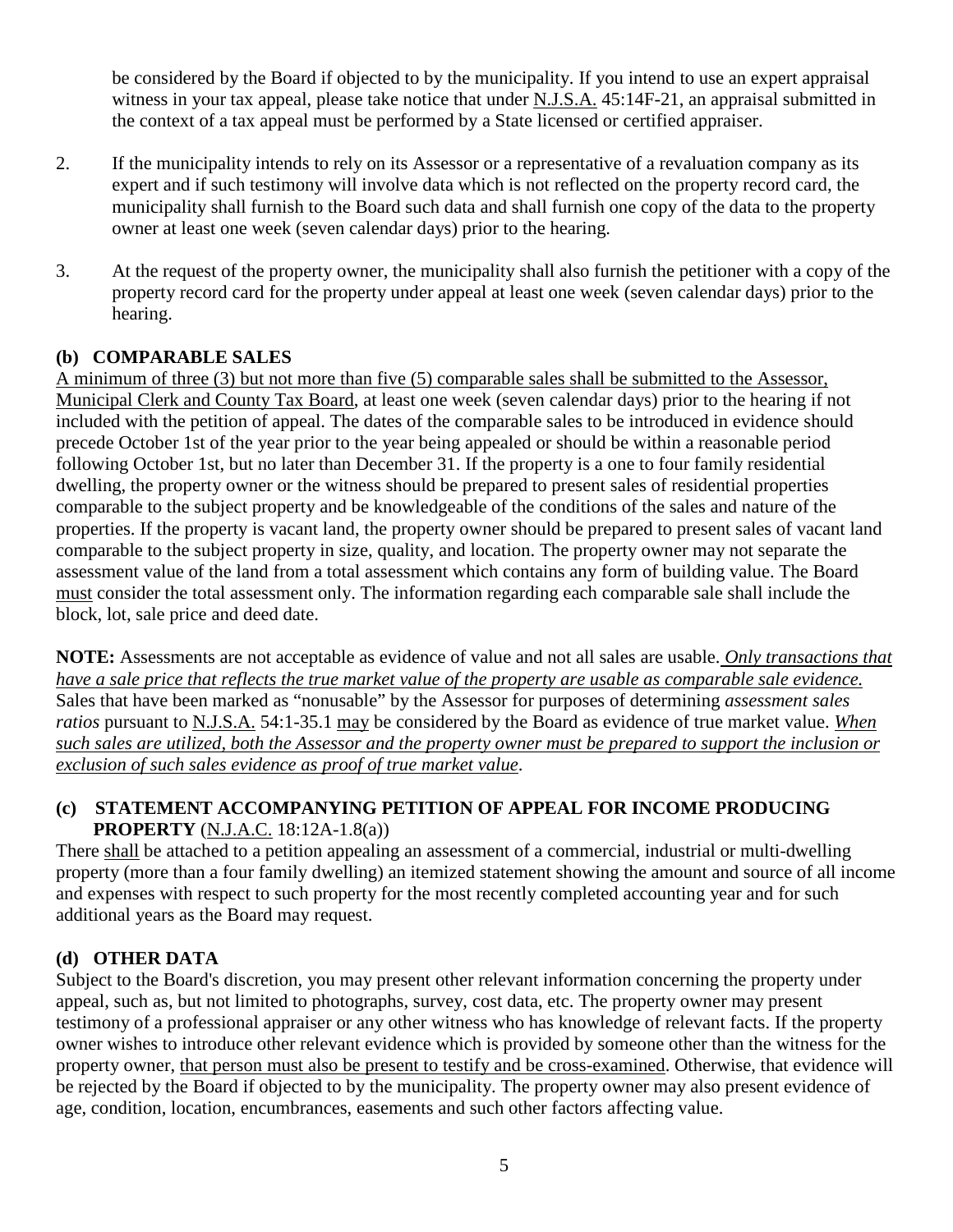If the property owner has failed to respond within the time provided by the rules and Statutes concerning demands for discovery by the municipality (such as interrogatories or income and expense statements, etc.), testimony regarding those facts may be excluded from evidence upon objection by the municipality. While interrogatories usually occur in direct reaction to the appeal of an assessment, Income and Expense requests may occur throughout the year and response is required within statutory guidelines.

### **10. SIGNATURE AND CERTIFICATION OF SERVICE**

The petitioner's signature or the petitioner's attorney is required to certify as to the truth of the statements in the petition and to the proof of service of the copies to the municipal Assessor and Clerk (or to the property owner in the case of a municipal appeal).

## **11. SETTLEMENTS** (N.J.A.C. 18:12A-1.9(i))

A settlement agreed upon between property owner and the municipality must be approved by the County Board and must reflect whether the assessor agrees with the settlement. Proposed stipulations containing the settlement terms must be executed on forms available at the County Board office and when appropriate, include market value evidence (comparable sales) in support of the proposed change. Settlement stipulations must be signed by all parties or their representatives (municipalities must have attorney's signature). If the Board approves the settlement, the Board will enter judgment incorporating the settlement. If the Board disapproves the settlement, the Board will notify the parties of this fact and will schedule a hearing for the appeal.

### **12. FILING COMPLAINT WITH TAX COURT** (N.J.A.C. 18:12A-1.129(b)(5ii))

By law, unless the Director of the Division of Taxation grants an extension beyond the deadline for filing appeals, the Tax Board must hear and determine all appeals within three (3) months of the last day for filing appeals. Judgments are issued shortly thereafter. The judgment of the County Board of Taxation may be appealed to the Tax Court of New Jersey by filing a complaint with the Tax Court Management Office within forty-five (45) days from the date of the service of the judgment (date of mailing). The Tax Court of New Jersey is located at the:

Richard J. Hughes Complex, 25 Market Street, Trenton, New Jersey. Mailing address: CN 972, Trenton, New Jersey 08625-0972.

**Important Note:** The *Introduction to Chapter 123* described on the subsequent pages applies only to the following towns that have chosen not to annually revise and maintain their assessments at current-market-value:

## **Allentown, Belmar, Manasquan, Marlboro, Millstone and Wall**

**\*AVON** does not perform annual reassessments but is implementing a traditional Revaluation for the tax year 2022 so Ch. 123 does not apply for 2022.

All other Monmouth County towns maintain each assessment at current market value by performing a stateapproved annual reassessment therefore, the "permissible range of assessments" within Chapter 123 does not apply.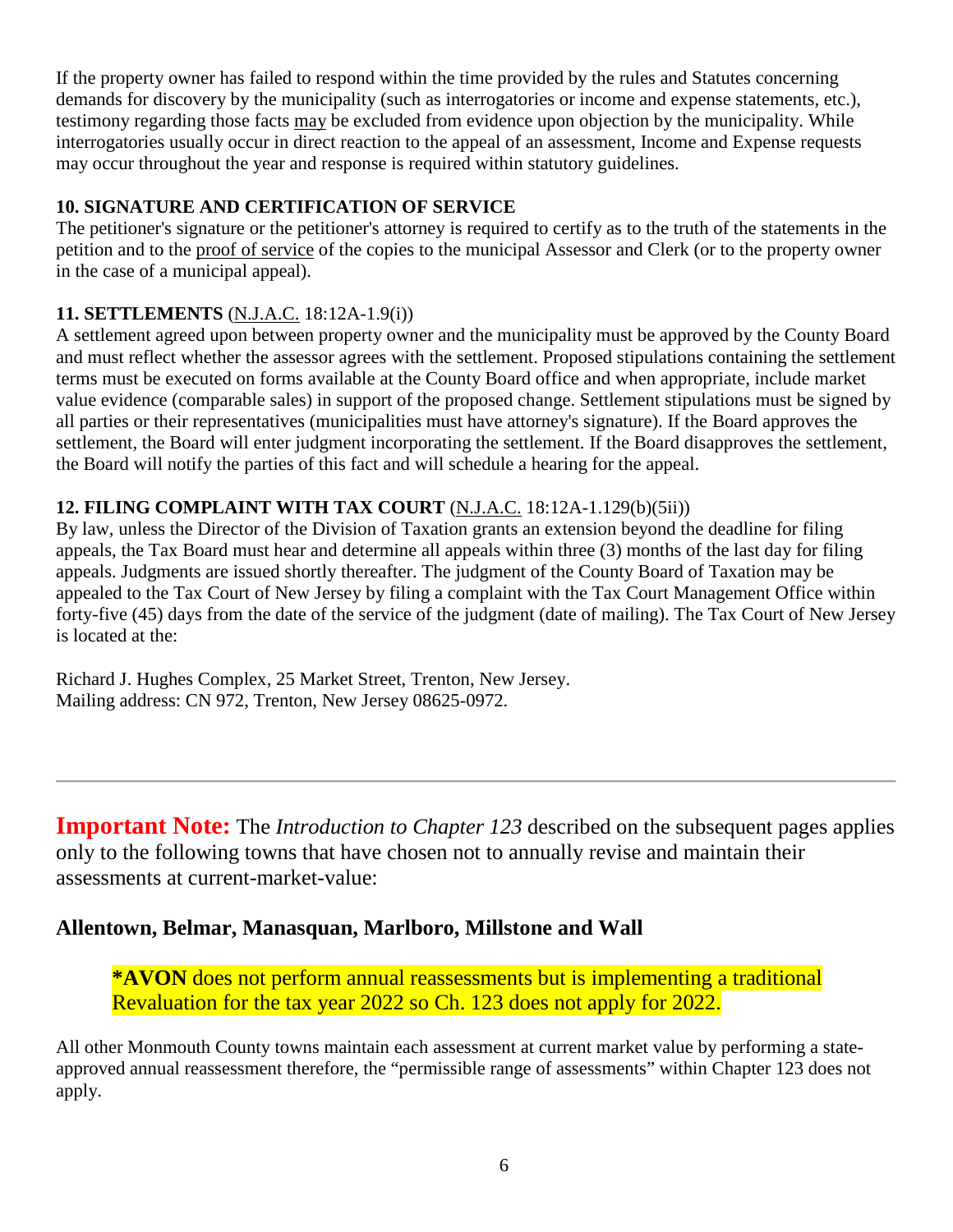# **INTRODUCTION TO CHAPTER 123**

The goal of the "Chapter 123 property assessment test" is to verify that the relationship between your *total assessment* and your *true market value*, as viewed as a ratio or percentage, is within an acceptable range of the *Common Level* for your municipality. If it is not, then the current assessment is viewed as either too high or too low and will be adjusted accordingly. The Chapter 123 test relies upon the accuracy of the *estimated true market value* established for the property under review. Accordingly, true market value estimates should be realistic and derived from recent sales of comparable properties. Within the appeal setting, the determination of the *true market value* is the primary goal of the hearing officer. *Chapter 123* is not used in the year of Revaluation or Reassessment. In the year of a revaluation or reassessment there is no "range of permissible values" because the *total assessed value* must equal the *true market value*.

## **CHAPTER 123 CALCULATIONS**

The target of the revaluation process is to set each individual assessment so that it equals the property's true market value. See *Figure 1* below.

**FIGURE 1.** *Total assessment* equals *true market value*

|  |  |  |  |  | 0\% 10\% 20\% 30\% 40\% 50\% 60\% 70\% 80\% 90\% 100\% |
|--|--|--|--|--|--------------------------------------------------------|

In the year of a revaluation, where the *total assessment* must equal the *true market value* of the property, if a property owner proves, through the presentation of credible market value evidence, that the *true market value* of the property is less than the *assessment*, then the *total assessment* will be changed to equal the *true market value*.

In the years following a revaluation the relationship between the *total assessment* and the *true market value* change. This change is due to the fact that, unless changes are made to the physical structure, the *total assessment* remains unchanged from one year to the next, while the *true market value* of the property or *what you would sell it for* changes over time. See *Figure 2* below.

**FIGURE 2.** *Common Level* after years of *true market value* appreciation.



To track the changes in the relationship between the static *total assessment* and the changing *true market value*, each October all property sales that have occurred within a taxing district are analyzed. The individual ratios are used to determine an *average ratio* for the municipality. This *average ratio* is referred to as the municipality's *Common Level*. The *Common Level* represents the appropriate percentage of *true market value* for all *assessments* within the municipality.

The Courts have held that where it is impossible to have every property assessed exactly at the *common level*, it is reasonable to require that all properties are within a "reasonable range" around the municipality's *Common Level*. In 1973 the New Jersey Legislature adopted a formula know as *Chapter 123* to test the fairness of an assessment, standardize the application of the "reasonable range" concept, and determine appropriate adjustments, if any, to assessments under appeal.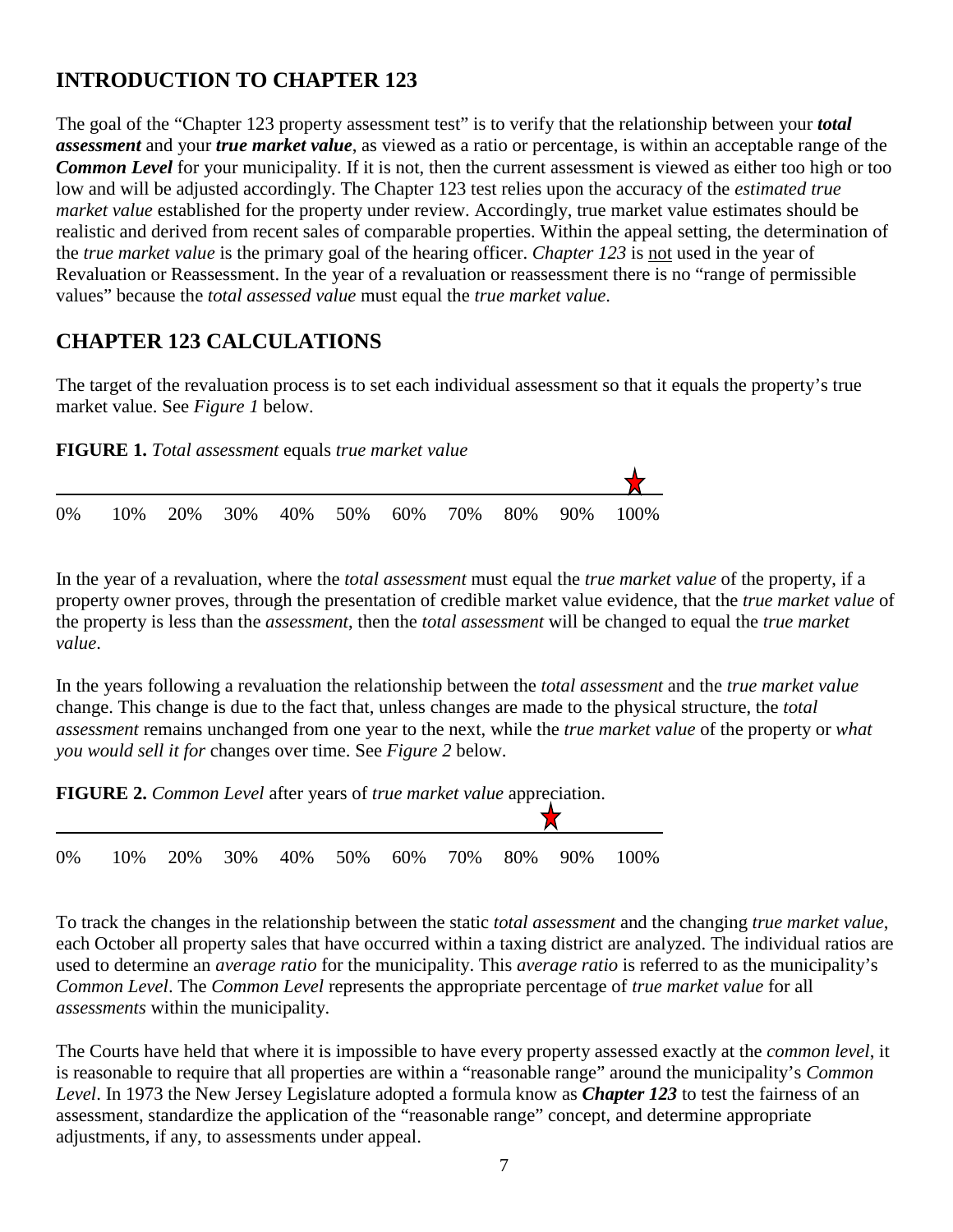In accordance with State law, **N.J.S.A. 54:3-22,** the *"range"* of permissible ratios is 15% of the *Common Level* both above and below the *Common Level*. This area, between the *Lower Limit* and the *Upper Limit*, is known as the *Common Level Range*. See *Figure 3* below. CLR

| <b>FIGURE 3.</b> Common Level Range (CLR) |      |     |                                                                                                   |  |           |     |                                           | 15%<br>LL | 15%<br>CL<br>UL |       |
|-------------------------------------------|------|-----|---------------------------------------------------------------------------------------------------|--|-----------|-----|-------------------------------------------|-----------|-----------------|-------|
| $0\%$                                     | 10\% | 20% | 30%                                                                                               |  | 40\% 50\% | 60% | 70%                                       | 80%       | 90%             | 100\% |
|                                           |      |     | Common Level (CL)<br>Lower Limit (LL) = $.8494 \text{ x } .85$<br>Upper Limit (UL) = .8494 x 1.15 |  |           |     | $= 84.94\%$<br>$= 72.20\%$<br>$= 97.68\%$ |           |                 |       |

Again, as years pass, the *Common Level* continues to change as does the *Common Level Range*. See *Figure 4* below.

|                                                                                                             |     |     |     |         |                            |     | CLR      |                        |     |       |
|-------------------------------------------------------------------------------------------------------------|-----|-----|-----|---------|----------------------------|-----|----------|------------------------|-----|-------|
| <b>FIGURE 4.</b> Common Level Range (CLR)                                                                   |     |     |     |         |                            |     | 15%      | 15%                    |     |       |
|                                                                                                             |     |     |     |         |                            |     | CL<br>LL | $\overline{\text{UL}}$ |     |       |
| $0\%$                                                                                                       | 10% | 20% | 30% | 40% 50% |                            | 60% | 70%      | 80%                    | 90% | 100\% |
| Common Level (CL)<br>Lower Limit (LL) = $75.46\%$ x .85<br>Upper Limit (UL) = 75.46% x 1.15 = <b>86.78%</b> |     |     |     |         | $= 75.46\%$<br>$= 64.14\%$ |     |          |                        |     |       |

Simply put, your assessment is appropriate if the ratio of your *total assessment* to the *true market value* of your property (assessment / true market value = ratio) falls within the *Common Level Range* for your municipality (See *Common Level Range Table* annexed hereto). If the ratio is below the *Lower Limit of the Common Level Range* the *total assessment* should be raised and if the ratio exceeds the *Upper Limit of the Common Level Range* the *total assessment* should be lowered.

## **DETERMINING THE APPROPRIATENESS OF YOUR ASSESSMENT UNDER CHAPTER 123**

It is suggested that you perform a "test" of the appropriateness of your assessment by initially estimating your *true market value* and working through the steps that follow.

**The good news is that 4 of the 5 figures needed to perform the Chapter 123 test have already been compiled; only your estimate of true market value is needed**. Included in this handout is a table that provides you with the *Common Level* and the corresponding *Lower Limit* and *Upper Limit* ratios that make up the *Common Level Range* for each of Monmouth County's 53 municipalities. See *Common Level Range Table*. Your *total assessment* is public information and can be obtained from your *Notification of Assessment Postcard* that is mailed on or about November 15<sup>th</sup> each year, your local municipal Assessor, the Monmouth County Tax Board at http://oprs.co.monmouth.nj.us/oprs/index.aspx, or the *records search* section of the *New Jersey Association of County Tax Boards* website at [http://njactb.org.](http://njactb.org/)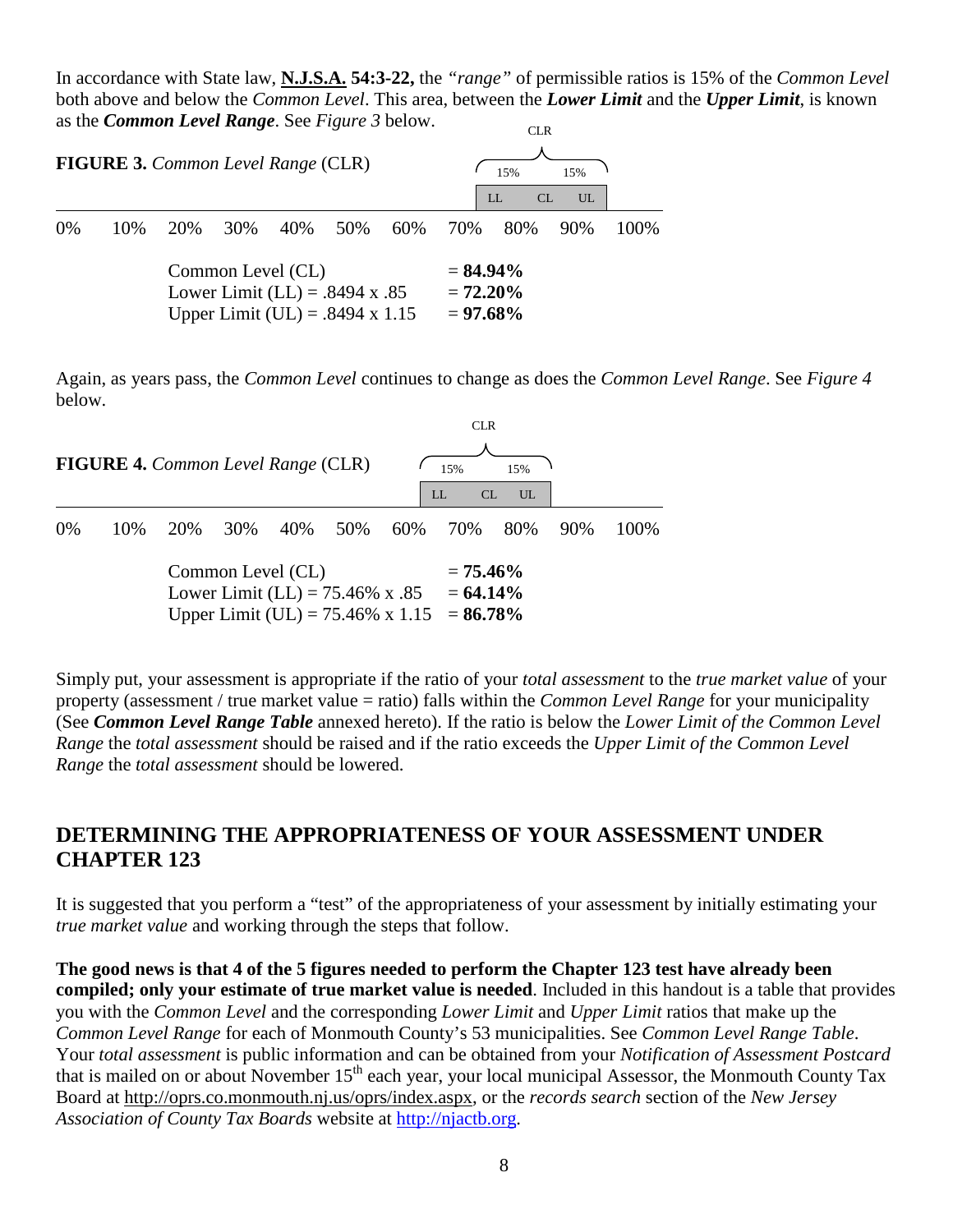#### **EXAMPLE #1: Within Common Level Range: No Change in Assessment**

| Step 1:    | For this example we will again use 75.46% as the <i>Common Level</i> and develop the Upper and Lower<br>Limits (see <i>Figure 4</i> above).<br>Common Level $(CL) = 75.46\%$<br>Lower Limit (LL)<br>$= 64.14\%$<br>Upper Limit (UL)<br>$= 86.78\%$<br><b>CLR</b> |                                            |
|------------|------------------------------------------------------------------------------------------------------------------------------------------------------------------------------------------------------------------------------------------------------------------|--------------------------------------------|
|            | FIGURE 5. Common Level Range (CLR)<br>15%<br>15%<br>$\ensuremath{\textup{CL}}\xspace$<br>UL<br>LL                                                                                                                                                                |                                            |
| 0%         | 10%<br>20%<br>40%<br>50%<br>60%<br>70%<br>80%<br>90%<br>30%                                                                                                                                                                                                      | 100%                                       |
| Step 2:    | Confirm your total assessment<br>(For this example we will use \$500,000)                                                                                                                                                                                        | \$500,000<br>(Total current assessment)    |
| Step 3:    | Estimate your true market value<br>(For this example we will use \$625,000)                                                                                                                                                                                      | \$625,000<br>(Estimated true market value) |
| Step 4:    | Calculate the "Estimated Property Ratio" by dividing your total assessment (from Step 2) by your<br>estimate of true market value (from Step 3).                                                                                                                 |                                            |
|            | <b>Total assessment</b><br>Estimated Property Ratio =<br>Estimated true market value                                                                                                                                                                             | \$500,000<br>$= 80\%$<br>\$625,000         |
| Step $5$ : | Plot your <i>Estimated Property Ratio</i> (from Step 4) against the <i>Common Level Range</i> established<br>earlier (see Step 1, Figure 6)                                                                                                                      |                                            |
|            | <b>CLR</b><br>FIGURE 6. Common Level Range (CLR)<br>15%<br>15%<br>CL UL<br>LL                                                                                                                                                                                    |                                            |

0% 10% 20% 30% 40% 50% 60% 70% 80% 90% 100%

**Example #1 Conclusion.** The 80% ratio of *total assessment* to *estimated true market value* falls within the *Common Level Range* of the municipality. As such, the assessment is deemed to be appropriate and no adjustment is necessary.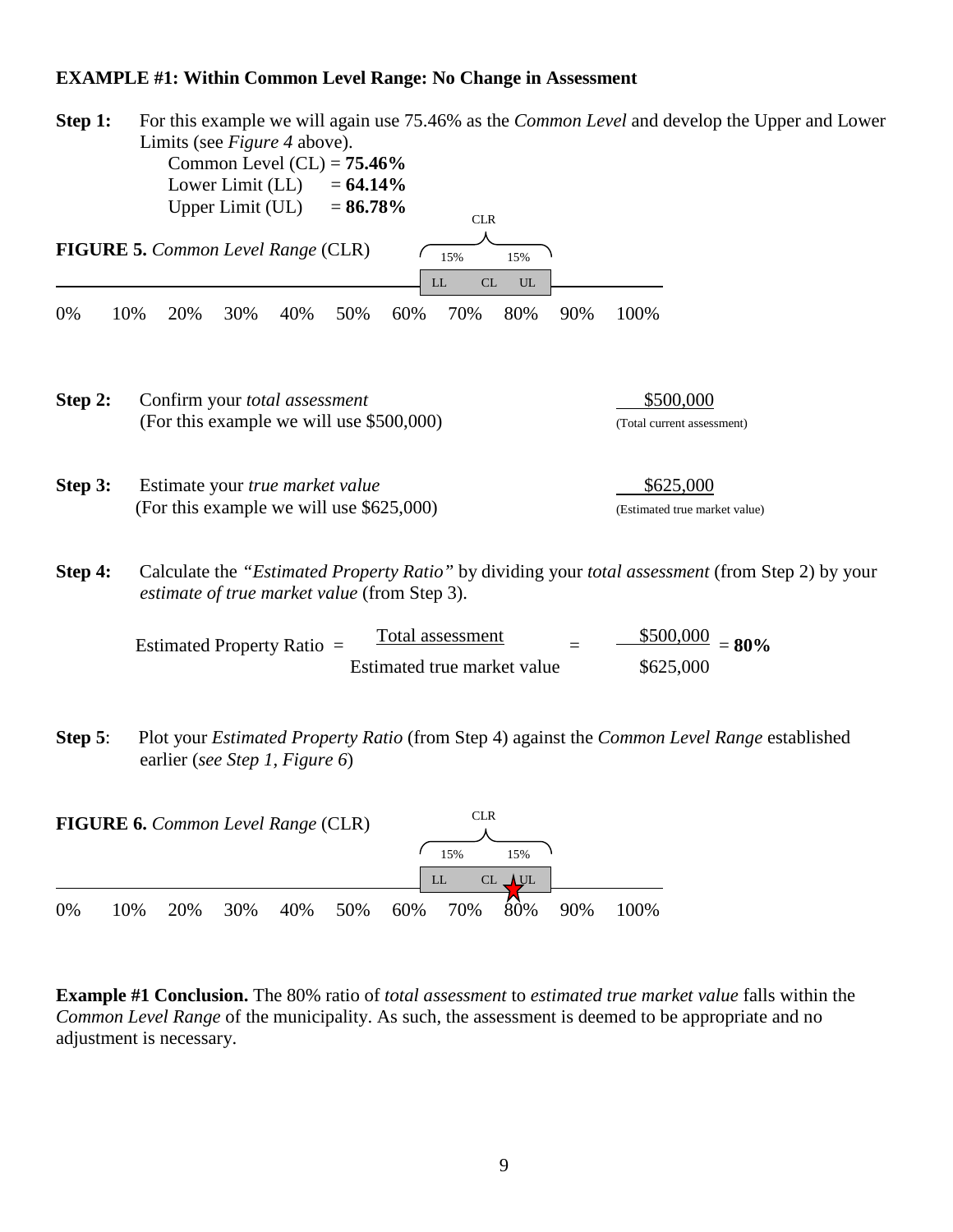#### **EXAMPLE #2: Above Common Level Range Upper Limit: Lower Assessment**

For this example we will again use the following: Common Level (CL) = 75.46%, Lower Limit (LL) = 64.14%, Upper Limit (UL) =  $86.78\%$ 

But we will change the *total assessment* and the *estimated true market value* as shown:

| Total current assessment                         | $=$ \$380,000 |
|--------------------------------------------------|---------------|
| Estimated true market value                      | $=$ \$425,000 |
| Estimated Property Ratio = $$380,000 / $425,000$ | $= 89.41\%$   |

**FIGURE 7.** Showing *Common Level Range* (CLR) and Property Owner's Ratio (POR)



**Example #2 Conclusion.** The 89.41% ratio of *total assessment* to *estimated true market value* exceeds the *Upper Limit* of the *Common Level Range* of the municipality (86.78%). As such, the assessment is revised (lowered) by multiplying the *estimated true market value* by the *Common Level*.

| \$425,000         | 7546         | \$320,705                       |
|-------------------|--------------|---------------------------------|
| True Market Value | Common Level | <b>Revised Total Assessment</b> |

#### **EXAMPLE #3: Below Common Level Range Lower Limit: Increase Assessment**

For this example we will again use the following: Common Level (CL) = 75.46%, Lower Limit (LL) = 64.14%, Upper Limit (UL) =  $86.78\%$ 

But we will change the *total assessment* and the *estimated true market value* as shown:

| Total current assessment                                     | $=$ \$840,000  |
|--------------------------------------------------------------|----------------|
| Estimated true market value                                  | $= $1,350,000$ |
| Estimated Property Ratio = $$840,000 / $1,350,000 = 62.22\%$ |                |

**FIGURE 8.** Showing *Common Level Range* (CLR) and Estimated Property Ratio



**Example #3 Conclusion.** The 62.22% ratio of *total assessment* to *estimated true market value* falls below the *Lower Limit* of the *Common Level Range* of the municipality (64.14%). As such, the assessment is revised (increased) by multiplying the *estimated true market value* by the *Common Level*.

| \$1,350,000        | 7546         | \$1,118,710                     |
|--------------------|--------------|---------------------------------|
| True Market Value- | Common Level | <b>Revised Total Assessment</b> |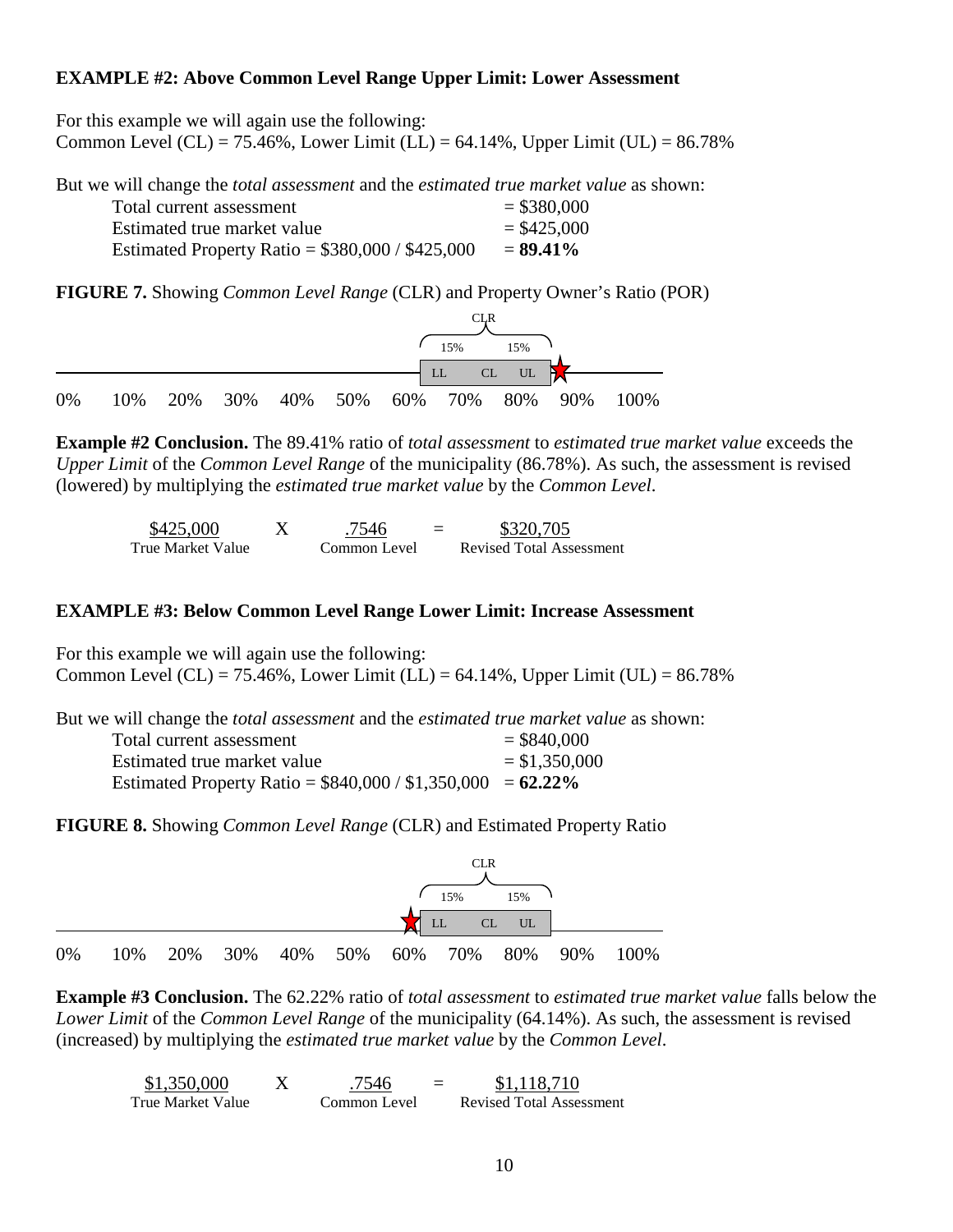## **CHAPTER 123 WORKSHEET**

| Step 1:  | and Upper Limit ratios)<br>Common Level $CL$ ) =<br>Lower Limit (LL)<br>Upper Limit (UL) | CL)<br>(LL)<br>(UL)<br>$\equiv$                                                                                                             | From the Common Level Range Table choose the appropriate Common Level Range (Lower Limit                |  |  |  |  |
|----------|------------------------------------------------------------------------------------------|---------------------------------------------------------------------------------------------------------------------------------------------|---------------------------------------------------------------------------------------------------------|--|--|--|--|
| Step 2:  | Confirm your total assessment                                                            |                                                                                                                                             | (Total assessment)                                                                                      |  |  |  |  |
| Step 3:  | Estimate your true market value                                                          |                                                                                                                                             | (Estimated true market value)                                                                           |  |  |  |  |
| Step 4:  | estimate of true market value (from Step 3).                                             |                                                                                                                                             | Calculate the <i>Estimated Property Ratio</i> by dividing your "total assessment" (from Step 2) by your |  |  |  |  |
|          | Estimated Property Ratio =                                                               | Total assessment<br>Estimated true market value                                                                                             | $\%$                                                                                                    |  |  |  |  |
| Step 5:  |                                                                                          | Plot your <i>Estimated Property Ratio</i> (from Step 4) against the <i>Common Level Range</i> established<br>earlier (see Step 1, Figure 6) |                                                                                                         |  |  |  |  |
| Table 1. |                                                                                          |                                                                                                                                             | Common Level Range (LL and UL from Step 1) and the Estimated Property Ratio from Step 4)                |  |  |  |  |
|          |                                                                                          |                                                                                                                                             |                                                                                                         |  |  |  |  |

0% 10% 20% 30% 40% 50% 60% 70% 80% 90% 100%

#### **CONCLUSION: Chapter 123 "Test"**

If your ratio is within the Common Level Range, No change in assessment is due If your ratio is below the Lower Limit, the assessment will be increased to the Common Level\* If your ratio is above the Upper Limit, the assessment will be decreased to the Common Level\*

\* Assessments are revised by multiplying the "true market value" by the "Common Level"

\_\_\_\_\_\_\_\_\_\_\_\_\_\_\_\_\_\_\_ X \_\_\_\_\_\_\_\_\_\_\_\_\_\_\_\_\_\_\_ = \_\_\_\_\_\_\_\_\_\_\_\_\_\_\_\_\_\_\_ True Market Value Common Level Revised Total Assessment

**IMPORTANT NOTE:** \* For the above calculations to be meaningful, **your estimate of the "True Market Value" must be based on comparable sales.**